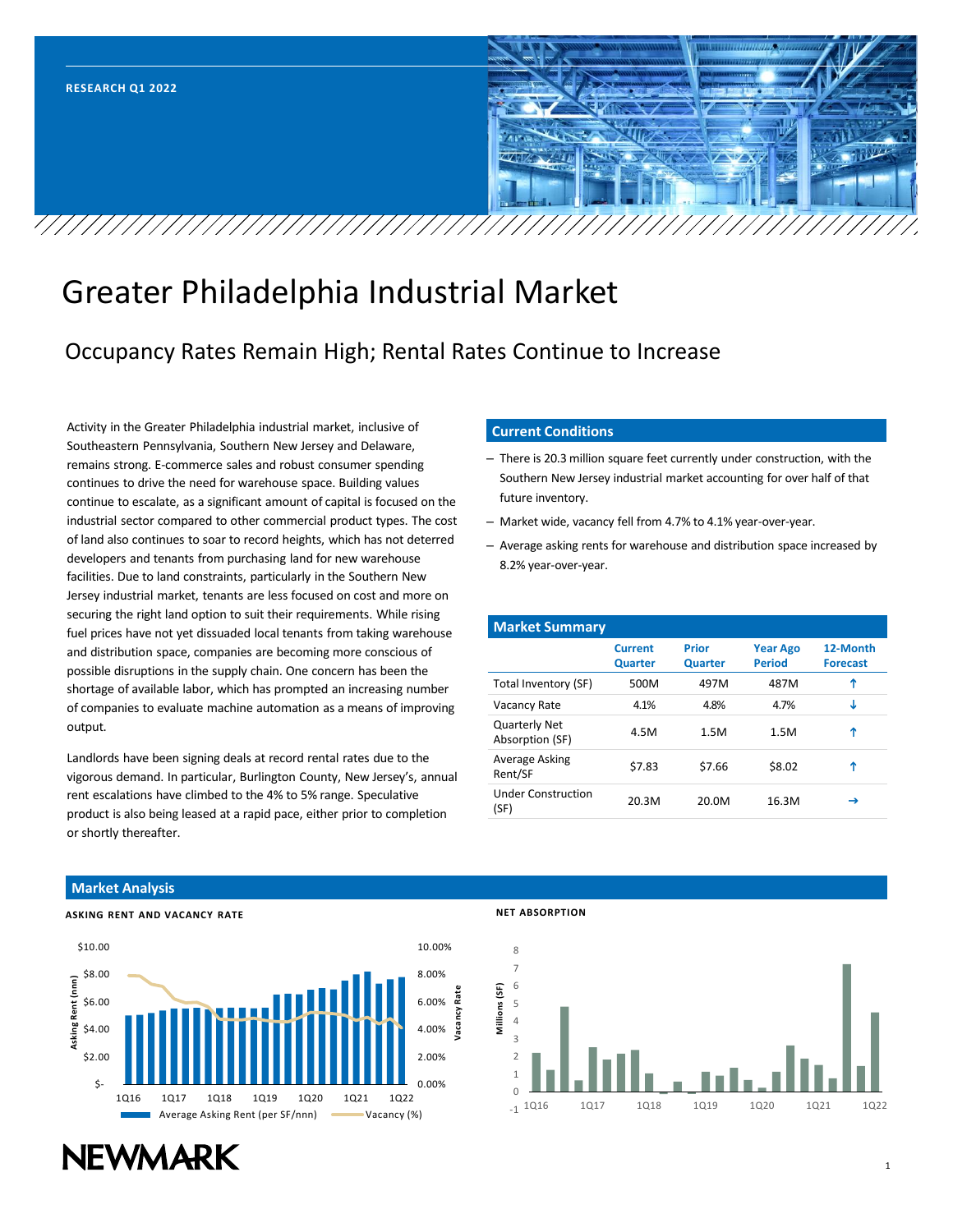#### **Southeastern Pennsylvania**

Demand in the Southeastern Pennsylvania market remains strong. Every submarket has less than a 6% vacancy rate; available space options, especially on the larger side, are becoming sparse as there is a growing need for new construction. Fortunately, construction activity is booming with 9.3 million square feet underway.

The overall vacancy rate for the Southeastern Pennsylvania market declined by 30-basis points since last quarter, from 4.6% to 4.3%, and overall absorption climbed to 1.4 million square feet. Notable first quarter leases included Savino Del Bene taking 506,269 square feet in the Keystone Trade Center in Fairless Hills and Thayer Distribution leasing 273,000 square feet at 500 Springbrooke Boulevard in Aston.

#### **Southern New Jersey**

Southern New Jersey remains the hottest industrial market in the Philadelphia MSA. Four of the five largest leases inked in the region this quarter were signed within the geographic boundaries of this market. In Burlington County, Performance Team signed the largest lease of the quarter, taking 721,000 square feet at 270 Daniels Way in the Haines Industrial Center. Noble House Furniture made the commitment to occupy the full 704,700-square-foot speculative building under construction at 4259 US-130 in Edgewater Park. The building broke ground in late 2021 and is expected to deliver this summer, which will significantly bolster positive absorption numbers later this year. Worldwide Logistics also inked a lease for 300,933 square feet at 100 Highland Drive in Westhampton.

In Gloucester County, UPS leased the 455,280-square-foot warehouse and distribution building under construction in Prologis' Park Commodore North in Swedesboro. The building is scheduled to deliver in the third quarter of 2022. LaserShip Logistics leased the 326,000 square-foot recently constructed building at 701 Crossroads Boulevard in the Logan North Industrial Park in Logan Township, contributing to first quarter positive absorption totals.

Due to continued demand, especially for new speculative product, the overall vacancy declined to 4.2% in the first quarter, down from 6.0% at the end of last year. Absorption was positive to kick off 2022 at 1.5 million square feet. Construction activity seems to be unstoppable, with nearly 10.0 million square feet underway.

#### **New Castle County, Delaware**

The Delaware industrial market's vacancy declined further this quarter to 1.2%, down from 1.9% at the end of 2021. The market received a significant boost in positive absorption this quarter with Amazon's 1.3 million-square-foot building completion at 780 South Dupont Highway in New Castle. This marks the second building over 1.0 million square feet Amazon has constructed over the past 12 months in Delaware. Amazon opened a 3.8-million-square-foot facility in Wilmington during the third quarter of 2021.

| <b>Select Lease Transactions</b> |                          |                               |           |                    |  |  |  |
|----------------------------------|--------------------------|-------------------------------|-----------|--------------------|--|--|--|
| <b>Tenant</b>                    | <b>Market</b>            | <b>Building</b>               | Type      | <b>Square Feet</b> |  |  |  |
| Performance Team                 | <b>Burlington County</b> | 270 Daniels Way               | New Lease | 721,000            |  |  |  |
| Noble House Furniture            | <b>Burlington County</b> | 4259 US-130                   | New Lease | 704,700            |  |  |  |
| Savino Del Bene                  | <b>Bucks County</b>      | Keystone Trade Center         | New Lease | 506,269            |  |  |  |
| <b>UPS</b>                       | Gloucester County        | Prologis Park Commodore North | New Lease | 455,280            |  |  |  |
| LaserShip Logistics              | Gloucester County        | 701 Crossroads Boulevard      | New Lease | 326,000            |  |  |  |

| <b>Select Sales Transactions</b> |                     |                           |                 |                   |                    |  |  |
|----------------------------------|---------------------|---------------------------|-----------------|-------------------|--------------------|--|--|
| <b>Buyer</b>                     | <b>Market</b>       | <b>Building</b>           | Type            | <b>Sale Price</b> | <b>Square Feet</b> |  |  |
| PennFab, Inc.                    | <b>Bucks County</b> | 20 Steel Road South       | Investment Sale | \$8.2M/\$35/SF    | 233,485            |  |  |
| Bridge Investment Group          | Philadelphia County | 11311 Roosevelt Boulevard | Investment Sale | \$33M/\$149/SF    | 222,500            |  |  |
| Way Delivery Services            | Lancaster County    | 107 Pitney Road           | User Sale       | \$5.3M/\$24/SF    | 216,000            |  |  |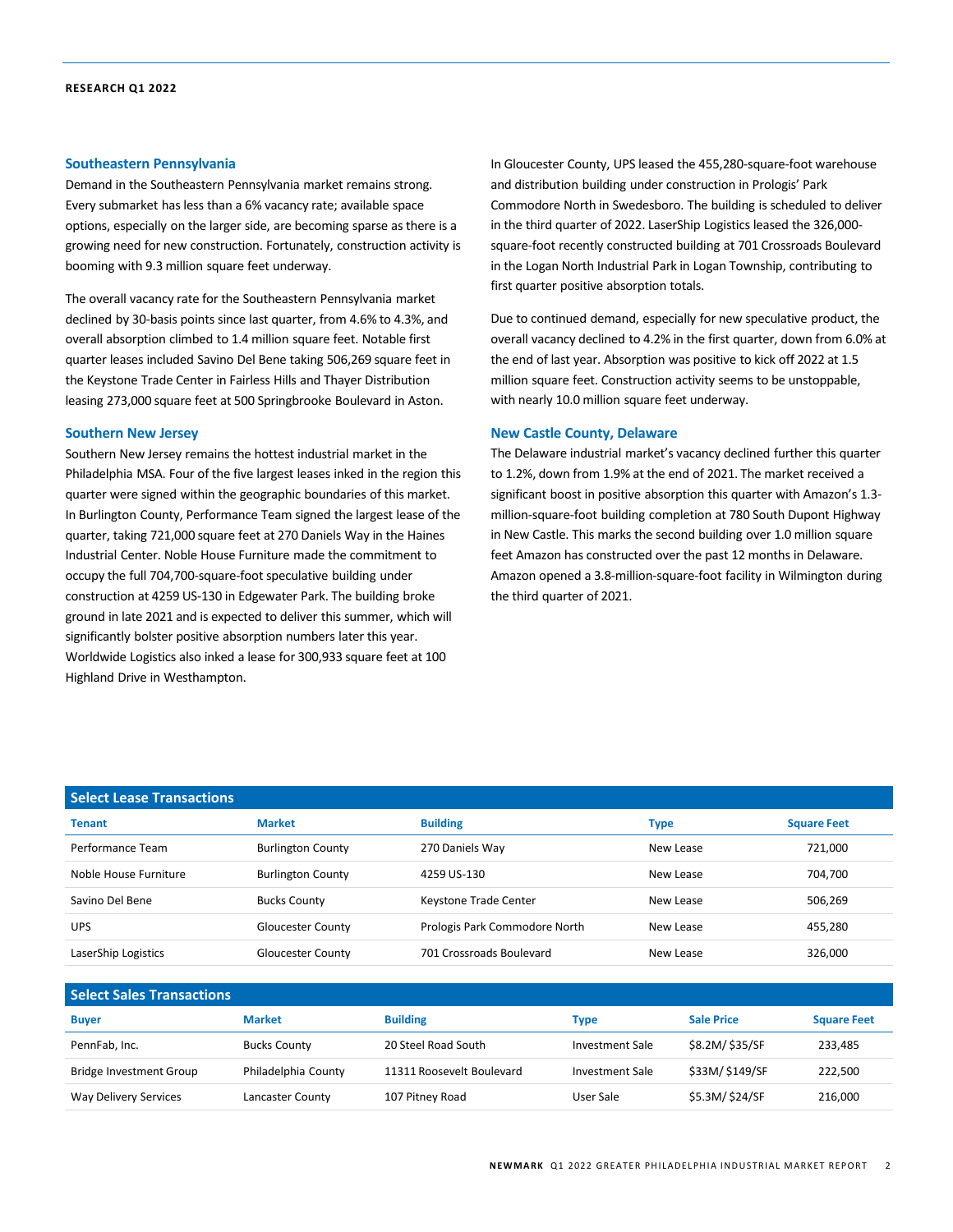| <b>Submarket Statistics</b> |                                          |                                             |                                        |                                  |                                         |                                                      |                                                         |                                                  |
|-----------------------------|------------------------------------------|---------------------------------------------|----------------------------------------|----------------------------------|-----------------------------------------|------------------------------------------------------|---------------------------------------------------------|--------------------------------------------------|
|                             | <b>Total</b><br><b>Inventory</b><br>(SF) | <b>Under</b><br><b>Construction</b><br>(SF) | <b>Total</b><br><b>Vacancy</b><br>Rate | Qtr<br><b>Absorption</b><br>(SF) | <b>YTD</b><br><b>Absorption</b><br>(SF) | <b>Warehouse</b><br><b>Asking Rent</b><br>(Price/SF) | <b>R&amp;D/Flex</b><br><b>Asking Rent</b><br>(Price/SF) | <b>Total</b><br><b>Asking Rent</b><br>(Price/SF) |
| Southeastern PA Total       | 339,893,527                              | 9,332,572                                   | 4.3%                                   | 1,441,362                        | 1,441,362                               | \$6.78                                               | \$13.35                                                 | \$8.35                                           |
| <b>Bucks County</b>         | 58,216,878                               | 3,990,486                                   | 3.9%                                   | $-32,478$                        | -32,478                                 | \$5.41                                               | \$12.07                                                 | \$7.37                                           |
| <b>Chester County</b>       | 37,788,332                               | 113,000                                     | 4.0%                                   | 165,163                          | 165,163                                 | $\overline{\phantom{a}}$                             | \$11.33                                                 | \$9.15                                           |
| <b>Delaware County</b>      | 29,346,843                               | 1,713,400                                   | 3.5%                                   | $-5,933$                         | $-5,933$                                | \$7.78                                               | \$8.43                                                  | \$6.13                                           |
| Lancaster County            | 57,369,101                               | 1,451,380                                   | 1.5%                                   | 616,447                          | 616,447                                 | \$4.46                                               | \$8.56                                                  | \$6.65                                           |
| <b>Montgomery County</b>    | 72,230,094                               | 975,647                                     | 5.6%                                   | 675,762                          | 675,762                                 | \$7.86                                               | \$17.36                                                 | \$10.94                                          |
| Philadelphia County         | 84,942,279                               | 1,088,659                                   | 5.7%                                   | 22,401                           | 22,401                                  | \$6.64                                               | \$8.60                                                  | \$6.86                                           |
| <b>Southern NJ Total</b>    | 127,356,381                              | 10,936,225                                  | 4.2%                                   | 1,517,520                        | 1,517,520                               | \$5.65                                               | \$6.97                                                  | \$6.14                                           |
| <b>Burlington County</b>    | 55,159,200                               | 7,317,426                                   | 4.9%                                   | 674,515                          | 674,515                                 | \$5.87                                               | \$7.86                                                  | \$6.36                                           |
| Camden County               | 33,295,385                               | $\overline{\phantom{a}}$                    | 4.3%                                   | $-559,295$                       | $-559,295$                              | \$4.26                                               | \$6.55                                                  | \$5.93                                           |
| Gloucester County           | 31,870,497                               | 3,469,295                                   | 3.5%                                   | 1,151,865                        | 1,151,865                               | \$4.00                                               | \$4.63                                                  | \$4.77                                           |
| Salem County                | 7,031,299                                | 149,504                                     | 2.1%                                   | 250,435                          | 250,435                                 | $\frac{1}{2}$                                        | $\blacksquare$                                          | $\blacksquare$                                   |
| <b>Delaware Total</b>       | 33,168,198                               | 0                                           | 1.2%                                   | 1,549,575                        | 1,549,575                               | \$6.50                                               | \$8.04                                                  | \$6.62                                           |
| New Castle County           | 33,168,198                               | 0                                           | 1.2%                                   | 1,549,575                        | 1,549,575                               | \$6.50                                               | \$8.04                                                  | \$6.62                                           |
| Market                      | 500,418,106                              | 20,268,797                                  | 4.1%                                   | 4,508,457                        | 4,508,457                               | \$6.36                                               | \$12.41                                                 | \$7.83                                           |

| <b>Submarket Statistics By Type</b> |                                   |                                             |                                        |                                  |                                         |                                                  |
|-------------------------------------|-----------------------------------|---------------------------------------------|----------------------------------------|----------------------------------|-----------------------------------------|--------------------------------------------------|
|                                     | <b>Total</b><br>Inventory<br>(SF) | <b>Under</b><br><b>Construction</b><br>(SF) | <b>Total</b><br><b>Vacancy</b><br>Rate | Qtr<br><b>Absorption</b><br>(SF) | <b>YTD</b><br><b>Absorption</b><br>(SF) | <b>Total</b><br><b>Asking Rent</b><br>(Price/SF) |
| <b>Total</b>                        | 500,418,106                       | 20,268,797                                  | 4.1%                                   | 4,508,457                        | 4,508,457                               | \$7.83                                           |
| Warehouse/Distribution              | 174,914,973                       | 15,634,055                                  | 5.3%                                   | 3,236,235                        | 3,236,235                               | \$6.36                                           |
| R&D/Flex                            | 80,770,231                        | 529,000                                     | 4.4%                                   | 437,203                          | 437,203                                 | \$12.41                                          |
| General Industrial                  | 244,732,902                       | 4,105,742                                   | 3.1%                                   | 835,019                          | 835,019                                 | \$6.48                                           |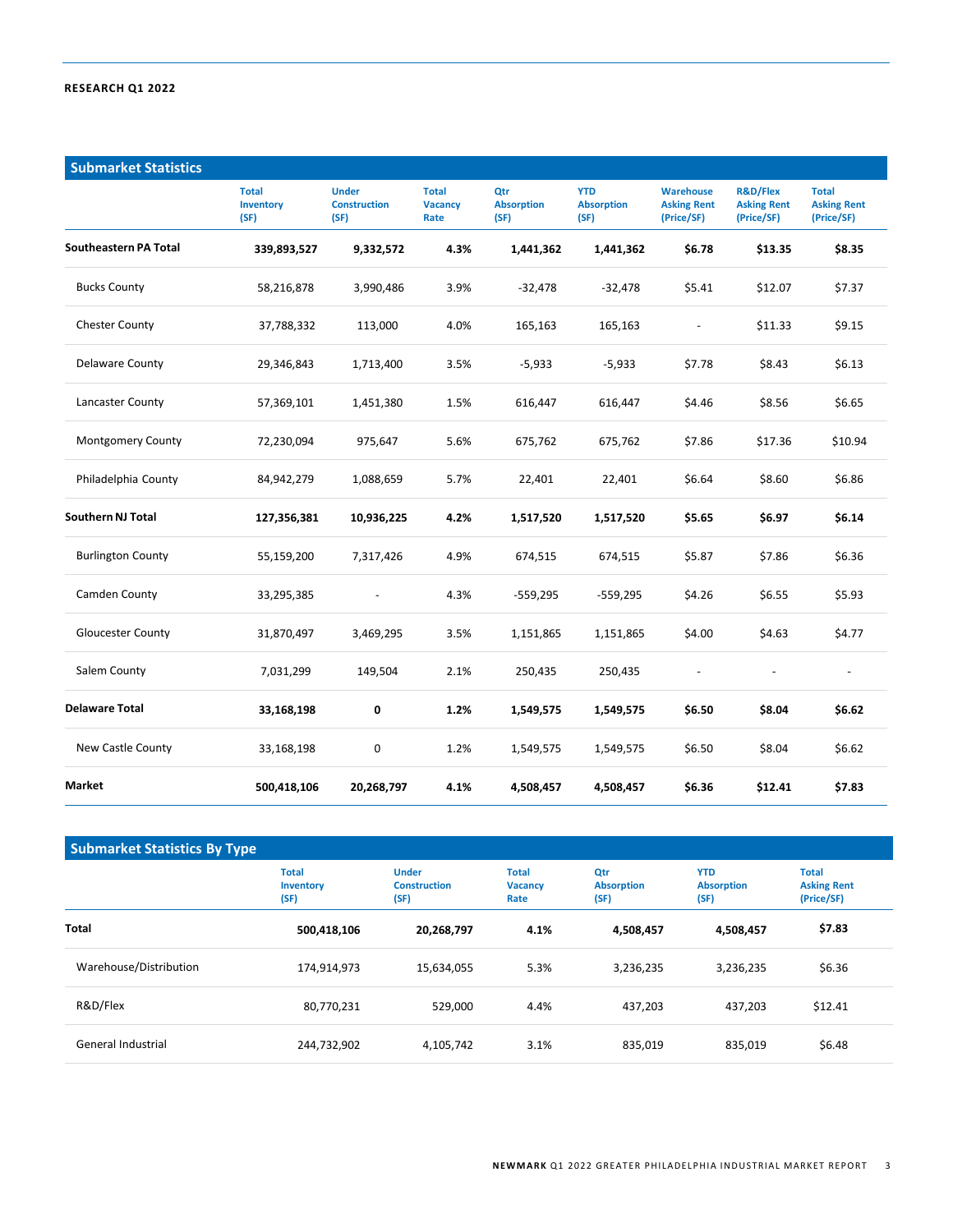#### **Economic Overview**

The unemployment rate for the Philadelphia metropolitan statistical area increased to 5.3% in January 2022, up from 4.2% in December 2021. Despite this rise, all of Philadelphia's tracked industries experienced positive growth over the past 12 months. The leisure and hospitality (+24.6%), professional and business services (+5.2%), and construction (+4.6%) sectors saw the most growth over the period.

E-commerce sales and consumer spending are expected to remain strong in 2022 which will bode well for Philadelphia's industrial market. Labor shortages will continue to be a concern; however with COVID-19 waning, expect more employees to return to the workplace. Compared to pre-pandemic levels, Pennsylvania, New Jersey and Delaware's labor force participation rate remains down, so expect to see that metric increase in the near-term.

#### **Unemployment Rate**





\*Local data not seasonally adjusted

Source: U.S. Bureau of Labor Statistics, February 2022 .

### **Total Business Inventories**

#### **TOTAL, IN \$MILLIONS**



#### **Employment by Industry**

**PHILADELPHIA MSA, ANNUAL AVERAGE, 2022**



Source: U.S. Bureau of Labor Statistics, January 2022.

#### Construction

- Manufacturing
- **Trade/Transportation**
- **Information**
- Financial Activities
- 
- Professional & Business
- **Education & Health**
- **ELeisure & Hospitality**
- **Other Services**
- Government

#### **Payroll Employment, Total Nonfarm**





Source: U.S. Bureau of Labor Statistics, February 2022

#### **Employment Growth by Industry**

**PHILADELPHIA MSA, January 2022, 12 MONTH % CHANGE**



Source: St. Louis FRED, January 2022 Source: U.S. Bureau of Labor Statistics, January 2022.